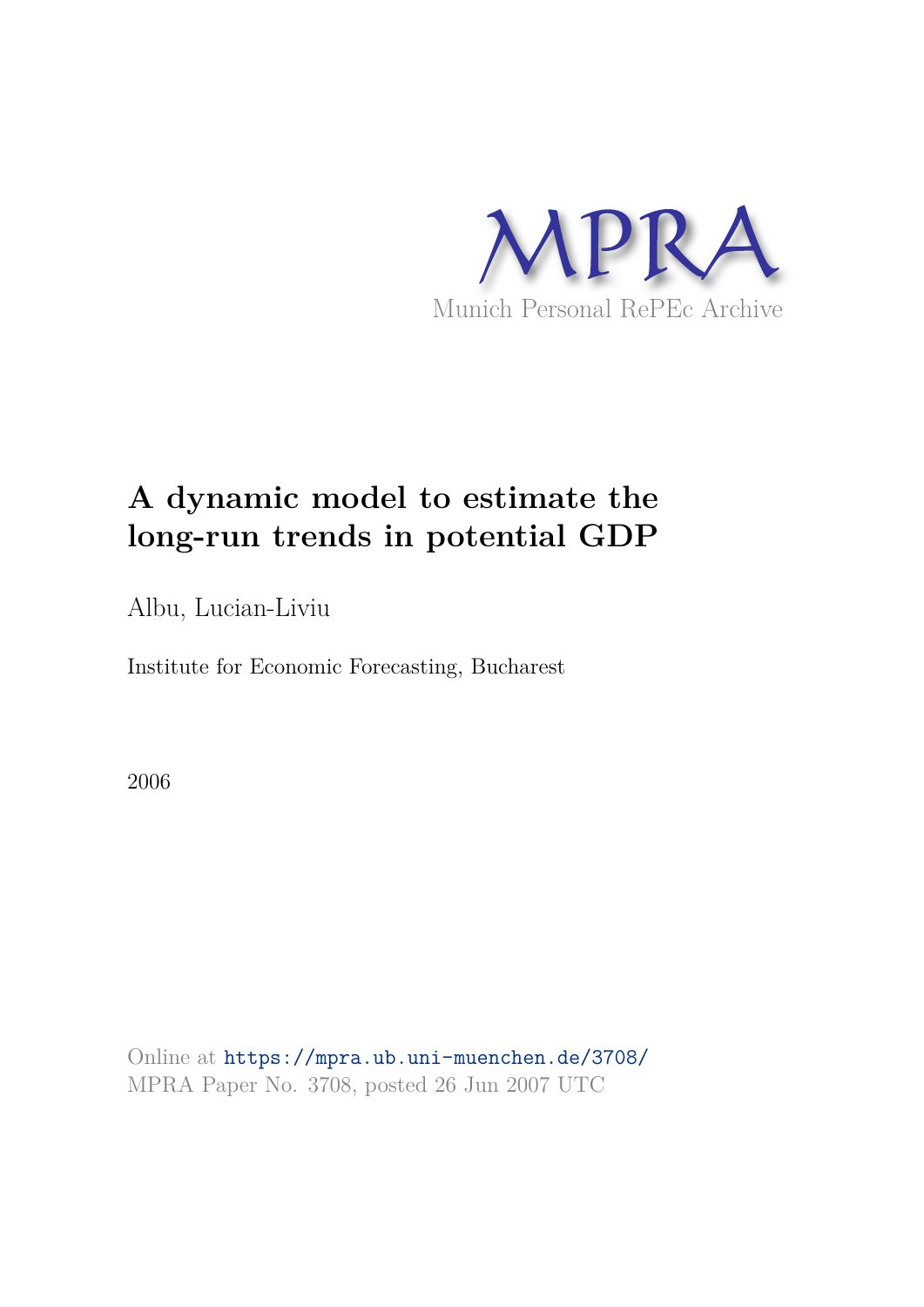## **A dynamic model to estimate the long-run trends in potential GDP**

Lucian-Liviu Albu (Institute for Economic Forecasting, Bucharest)

#### *Abstract*

*To estimate long-run growth based on the so-called potential GDP became a constant preoccupation among economists. However, one remaining problem in every long-run growth model is to estimate a persistent trend in labour productivity outside of it, in order to avoid the implicit circular relationship between actual productivity growth and potential level of production. Coming from recent literature on natural rate of unemployment estimation we used a specific methodology in order to estimate NAIRU in case of post-communist economies and based on it to evaluate the potential GDP. Taking into account that the "classic" Hodrick-Prescott method is in fact equivalent to an interpolation procedure, we used in our experiment other three filters demonstrating very similar output. Moreover, we conceived a simple autonomous model in order to estimate the growth of a so-called "pure" productivity independently from the actual*  level of employment and to compare its dynamics with that of natural rate of unemployment.

Keywords: natural rate of unemployment, potential GDP, pure productivity JEL classification: E24, C13, D58, P24

#### **1. Introduction**

To estimate the size of the potential GDP and its long-run dynamics has been last years an issue of concern to policy makers. Recent evidence suggests that the problem is especially serious today, taking also into account the efforts needed to ensure both nominal and real convergence criteria in case of the new members of EU after their accession.

There are various methods trying to estimate economic cycles during last decades based on natural unemployment rate or NAIRU ("Non-Accelerating Inflation Rate of Unemployment"). Taking into account already accumulated experience on more than fifteen years of transition and data today available we try to estimate the level of natural rate in case of Romanian economy. Our study is coming from a general standard model recently used in order to estimate changes in NAIRU during last decades in USA and to investigate causes of such evolution (Ball and Mankiw, 2002). Moreover, in case of application on the Romanian economy in transition period, in order to verify what the type of correlation between natural rate and change in productivity is, we used an outside independent model to estimate the dynamics of so-called pure productivity.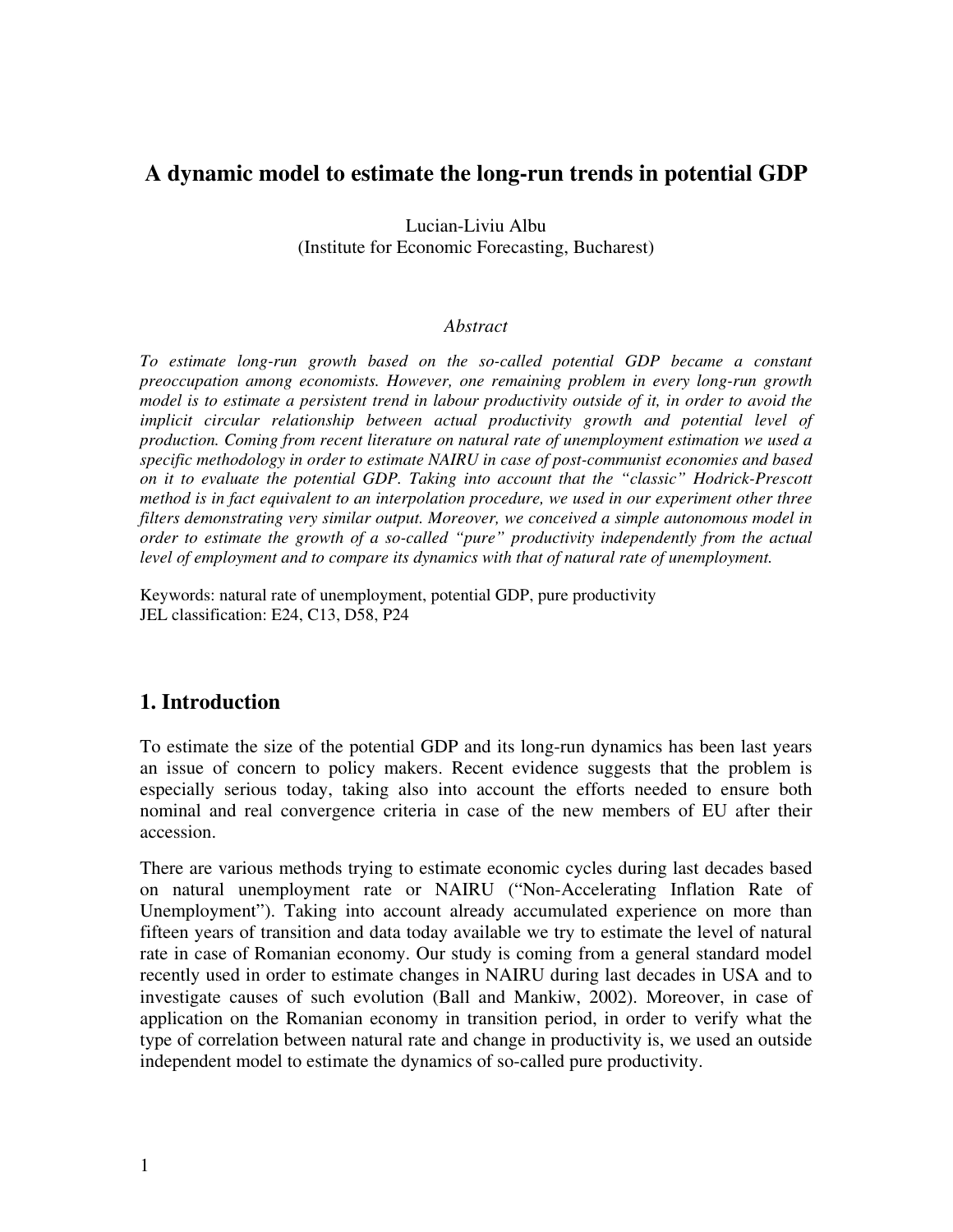As in standard literature is asserted there is an implicit circular relationship between productivity growth and potential level of production (and consequently the estimation of natural rate of unemployment is also altered). In order to avoid such emerging impediment in any estimating macroeconomic model, an autonomous dynamic model to estimate the trend of productivity growth must be used. Moreover, taking into account that current level of productivity is implicitly influenced by the actual unemployment rate, usually it is recommended as a more accurate solution to try to obtain firstly an estimate for the "pure" productivity. This must be neutral relating to short-run changes in employment, but in long-run it is affected by factors such as: general technological progress, rising of education level, growth of R&D system, extending of the "new economy", etc. In this article we use a relative simple dynamic model to estimate the growth of pure productivity independently from the actual level of employment and implicitly of unemployment rate. Then estimated changes in pure productivity level are compared with potential GDP trend in case of Romanian economy during transition period but also in a longer period. Finally, some ways to further continue the research are deduced.

### **2. European experience: significant changes in inflation-unemployment relationship**

Following some old preoccupations (Daianu and Albu, 1996; Albu, 1997 and 2001), here we present only few conclusions based on an empirical analysis of the inflationunemployment relationship evolution in European area after 1970. So, during last three decades, on the background of business cycles, empirical studies demonstrate certain major changes of trends in Western countries. Among these could be noted: a significant lower inflation, a continuing growth in unemployment rate, and a general diminution of growth rate of production (GDP). An important fact is that a smaller volume in 3D map (estimated by including the variation of the three macroeconomic indicators) represents a greater economic stability and consequently less strain in economic system.

In Western European countries, evolution was from a period in which high inflation predominated toward one in which unemployment plays this role. This evolution could mean that on the unemployment-side occurred a relaxation, higher levels of unemployment being viewed as normal but is not the case on the inflation-side. Deeper analysis demonstrates occurrence of some persistent trends and long-run attractors. On the other hand, in Eastern European countries there was an opposite situation at least during the first years of transition after 1989; open inflation rose rapidly in the region whereas unemployment did also rise but at a relative smaller pace. There are evidences demonstrating that the long-run trends will be probably similar to those registered in Western countries. In case of each individual Eastern economy still most important question is when the convergence process will finish. Despite of relatively short period since 1989, in case of Eastern countries it seems to emerge a convergence relating to the natural rate of unemployment. The main problem continues to be a relative higher inflation in context of EU standard (for instance, in case of Romania the annual inflation decreased below 10% only after 2004).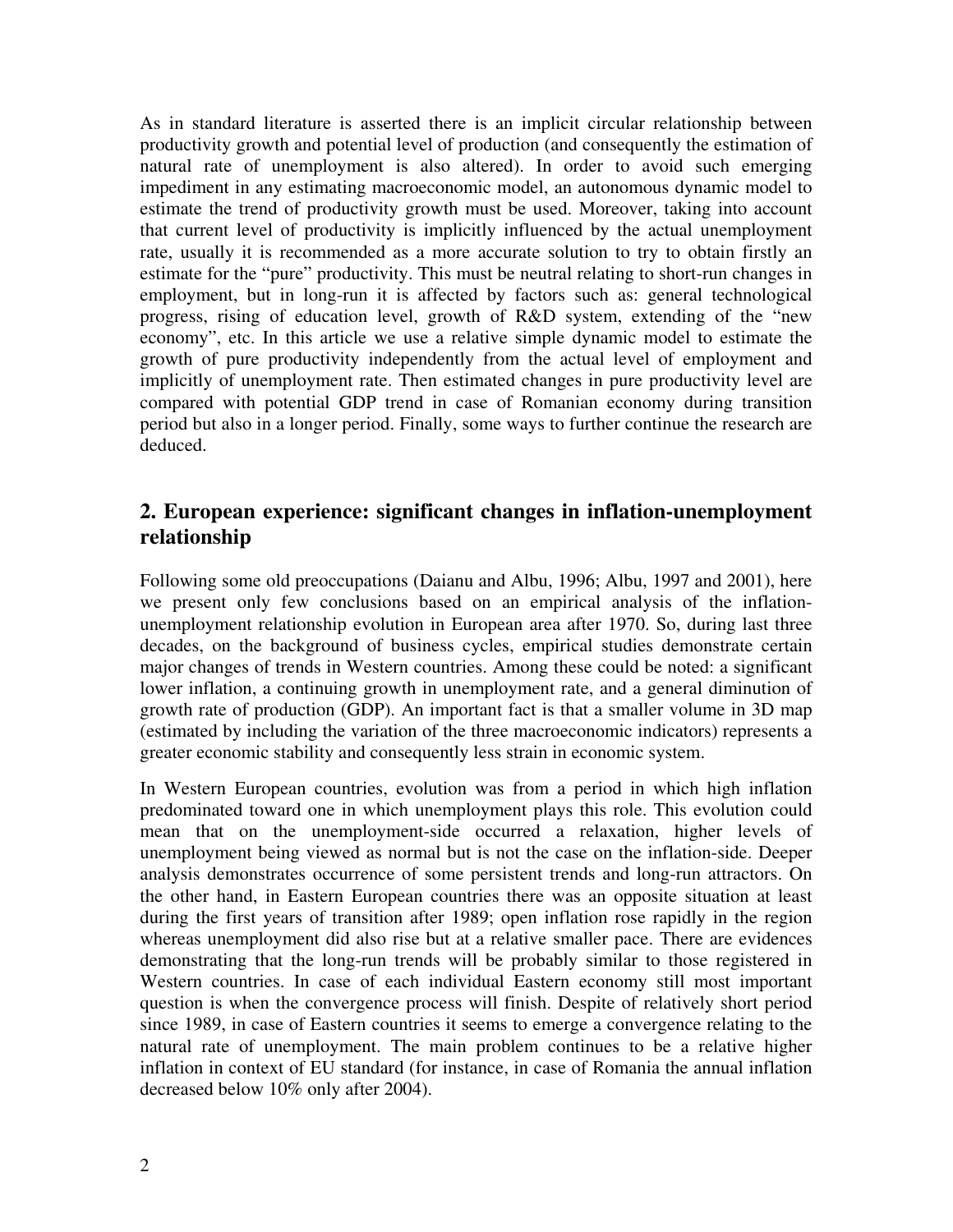In case of Western countries in Europe, it would seem that long period of experiencing high unemployment might have infused a larger acceptance of public. This could be viewed in direct connection with a continuous development of social security programs, but also with other variables such as the budget deficit and public debt, their sustainability, power of trade unions, etc. In Eastern countries it seems that the acceptance was smaller at least during the incipient stages of transition period. Moreover, in these countries the development of social security programs is only in various rebuilding stages. Additionally, it should be noted that their relative larger informal sector could alter the level of official reported macroeconomic indicators currently used in analyses.

From such empirical evidence, we can conclude that transition in Eastern countries represented only a stage within a long-run wave on a general development scale. Generally, when the income per capita rises to higher level, it was demonstrated a specific evolution, as in many Western countries, namely that to higher natural rate of unemployment and to a period in which unemployment become more autonomous relating to the GDP growth. Important for new members of EU is that, in actual period of extending "new economy" and globalisation process, the convergence does not suppose necessarily a repetition of the Western evolution coming from the '60s and consequently its achieving period could be substantially reduced.

#### **3. Estimation model of natural rate of unemployment and applications**

Many times the natural unemployment rate or NAIRU ("Non-Accelerating Inflation Rate of Unemployment") is used to estimate economic cycles. Following the above mentioned study of Ball and Mankiw, in which they demonstrated that NAIRU is in fact very similar to the natural rate, in order to estimate its value in case of Romanian economy, we rewrite the Phillips curve equation as follows:

$$
\Delta \pi = aU^* - aU + v \tag{1}
$$

where a and U\* are parameters,  $\Delta \pi$  is the deviation of actual inflation,  $\pi$ , from expected inflation,  $\pi e$ , and v is shock on supply side. U\* is named natural rate of unemployment. In case of accepting adaptive expectations, the expected inflation is a weighted average of the past inflation rates. The simplest solution is to consider expected inflation to be equal to the registered inflation in previous period,  $\pi e = \pi_{-1}$ . Supposing that U<sup>\*</sup> is constant and U is uncorrelated with v, then the value of  $U^*$  can be estimated by regressing the change in inflation,  $\Delta \pi$ , on a constant and unemployment U. So, the ratio of constant term, noted as m=aU\*, to the absolute value of the unemployment coefficient, noted as a, is an estimate of U\*.

Applying this exercise for annual US data in period 1960-2000, measuring inflation with the consumer price index, Ball and Mankiw reported a constant term of 3.8 and an unemployment coefficient of -0.63. The resulted NAIRU estimate in case of American economy was 6.1%. Applying the same procedure in case of Romanian economy on quarterly data for the period 1994-2005 (QI1994 – QIV2005) we obtained a value of 5.4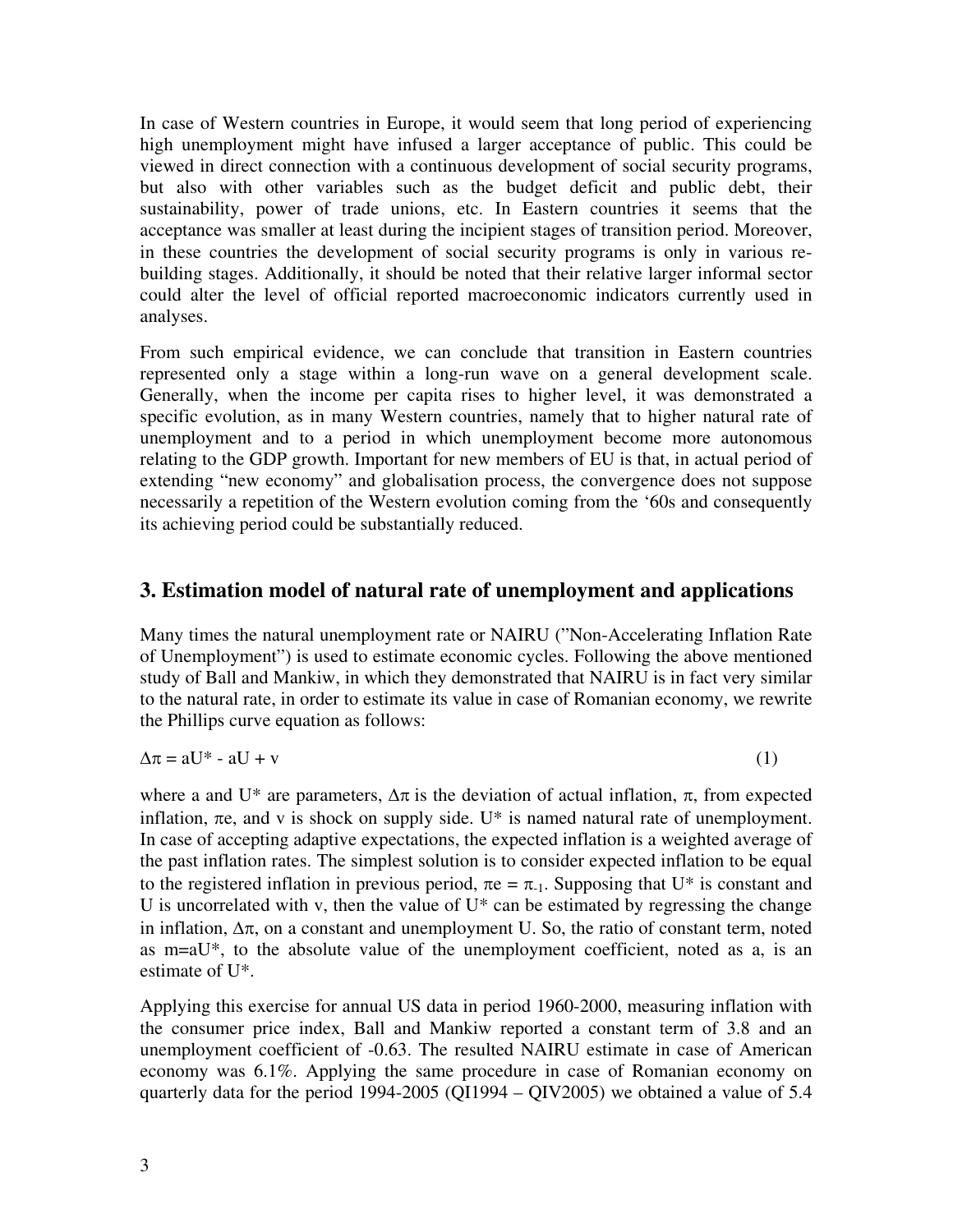for the constant term m and an unemployment coefficient of -0.64. These values correspond to a NAIRU estimate of about 8.4%. We note the sensibility of the two parameters (m and respectively a) to changes in frequency of data (on rule annual, quarterly or monthly data) and period used. For instance, in case Romanian economy, using annual data for the period 1991-2005, we obtained a value for the constant term (m) of 111.8 and an unemployment coefficient of -14.3. Based on these values resulted a NAIRU estimate of around 7.8% (in case monthly data for the period December 1991 – December 2003, we estimated a value for the constant term of 0.124 and an unemployment coefficient of -0.023; the implicit computed value for NAIRU being around 5.4%).

Many economists contest however the assumption of a constant NAIRU and a growing literature tries to estimate persistent movements in natural rate. The main hypotheses are based on idea that changes in U\* are long-term shifts in the unemployment-inflation relation, but the shock v captures short-run fluctuations. Following again the Ball and Mankiw's methodology, we used for application the following equation obtained by rearranging terms:

$$
U^* + (v/a) = U + (\Delta \pi / a)
$$
 (2)

Its right-hand side can be computed from statistic data, generating in this way an estimate of  $U^* + (v/a)$ , which in fact measures the shifts in the Phillips curve. The authors noted that U\* represents the longer-term trends and v/a is proportional to the shorter-term shocks. Consequently we can try to extract  $U^*$  from  $U^* + v/a$  using a standard approach to estimating the trend in a series. On the rule, in literature it is used the Hodrick-Prescott filter (Hodrick and Prescott, 1997), noted below as HP. In case of HP filter, we must choose two parameters: the Phillips curve slope, a, and respectively the smoothing parameter  $\lambda$  (this makes the trend, U<sup>\*</sup>, to be smoothed and not with large oscillations, by replacing the banal procedure of fitting every movement in  $U^* + (v/a)$ ). We note that the selection of a value for parameter  $\lambda$  is very arbitrary.

In case of our experiment on the Romanian economy, we used in case of annual series 14.3 for coefficient a, value already obtained previously by regressing  $\Delta \pi$  function of one constant and the actual rate of unemployment, U. This value can be also interpreted in relation with the disinflation cost (so, it means for the transition period, characterized generally by high level of inflation, that the inflation decrease by 10 percentage points generated in average  $10/14.3 = 0.70$  percentage points of unemployment per year). Regarding the selection of HP parameter  $\lambda$ , in literature there are reported numerous experiments. However, certain conclusions were outlined, but they derived only based on empirical analysis. So, in specialized literature there are recommended a number of values for parameter  $\lambda$ , as follows: 100 in case of annual series (other authors suggest value 1000 in order to obtain a more smoothed trend); 1600 in case of quarterly series; and 14400 in that of monthly series.

In fact, HP filter is equivalent to an interpolation method. Therefore, given a time series, it is natural to consider as candidate every other method permitting to estimate a smooth trend. In our exercise on Romanian economy during transition period, we used three procedures. They can be found within sources-packages in *MathCAD* referring to the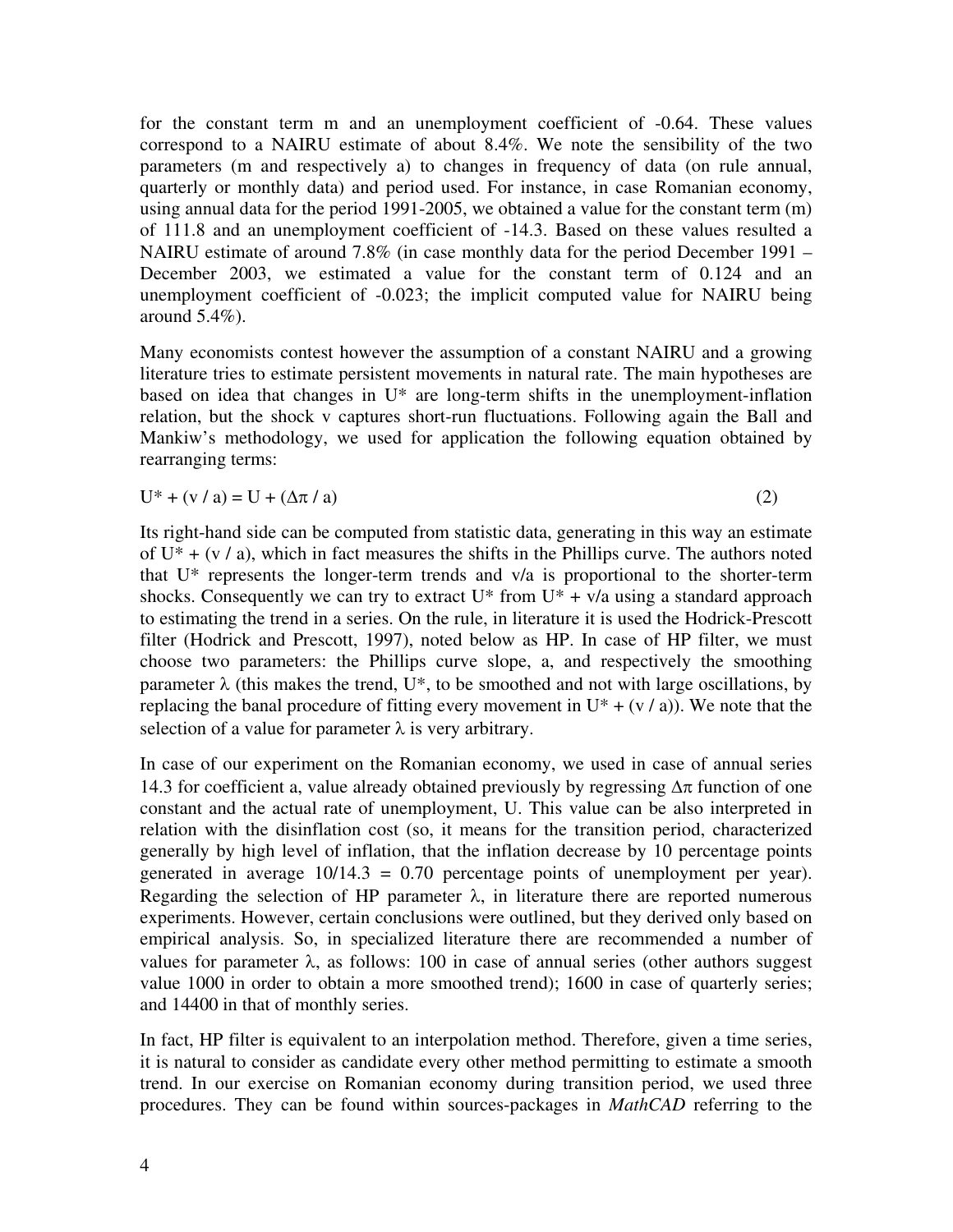classes "Polynomial Regression" and respectively "Smoothing Data". Then we used them in order to estimate the trend of U\*. The concrete estimation functions we chosen are:

- *regress* (vx, vy, k) returns a vector which *interp* uses to find the *k*th order polynomial that best fits the *x* and *y* data values in **vx** and **vy**; it generates a vector permitting interpolation, finally expressed by function *interp* (vs, vx, vy, x));  $k$  is a positive integer specifying the order of the polynomial we want to use to fit the data (usually it is recommended to choose  $k \le 5$ );

- *loess* (vx, vy, span) returns a vector which *interp* uses to find a set of second order polynomials that best fit a neighborhood of the *x* and *y* data values in **vx** and **vy**; it generates a vector permitting interpolation, finally expressed by function *interp* (vs, vx, vy, x)); *span* is a positive real number for specifying how big a neighborhood we want to use (usually it is recommended to select larger values of *span* when the data behaves very differently over different ranges of *x*; a good default value is *span*=0.75);

- *ksmooth* (vx, vy, b) returns an *m*-element vector created by smoothing using a Gaussian kernel to return weighted averages of the elements in **vy**; *b* is the bandwidth of the smoothing window (it should be set to a few times the spacing between  $x$  data points). In case of the first two procedures **vx** is a vector of real data values in ascending order. These correspond to the *x* values. **vy** is a vector of real data values and they correspond to the *y* values. The number of elements is the same as **vx**. **vs** is a vector generated by *regress* function and respectively by *loess* function. *x* is the value of the independent variable at which we want to evaluate the regression curve. In case of the third procedure **vx** is an *m*-element vector of real numbers and **vy** is an *m*-element vector of real numbers.

For applications in Romanian economy case, we used the following values for parameters:  $k = 3$ , span = 1 and respectively  $b = 5$  (indeed, in case of quarterly or monthly series other values must be attributed to parameters). In case of HP filter we used  $\lambda$ =100. Some results of our exercise on Romanian economy using annual series are synthetically reported in Table of Appendix 1. The natural rate of unemployment estimated by simple regression in case of annual data, relation (1), is noted Un in order to not be confused with U\* (Un has an unique value of 7.8% for the 1992-2005 period, but U\* means the trend in long run of natural rate estimated conforming to all filters used.

Thus, following some existing studies in literature (Staiger, Stock and Watson, 2001; Ball and Moffitt, 2001; Ball and Mankiw, 2002), in order to estimate natural rate of employment we used aside the simple linear trend (Ye) other four trends based on the corresponding filters (see for details Albu, 2005): *regress* (Y\_TR), *loess* (Y\_TL), *ksmooth* (Y\_TK), and *Hodrick-Prescott* (Y\_HP). On the base of simulations, we can see in Figure 1 the unfavourable impact of a positive difference between the effective unemployment rate and its natural rate on inflation dynamics  $(\Delta \pi)$ . In case of linear trend the unemployment gap is ∆U=U-Ye, but in case of the four selected filters it is noted as ∆UR=U-Y\_TR, ∆UL=U-Y\_TL, ∆UK=U-Y\_TK, and respectively ∆UH=U-Y\_HP. As we can see from Figure 2, the points in 2D space,  $\Delta U$ -  $\Delta \pi$ , are generally distributed within the second and the fourth sectors (in trigonometric sense) over the right line transcending the origin of coordination axes. Eventual differences (the evading from two mentioned sectors) can be attributed to short run supply shocks.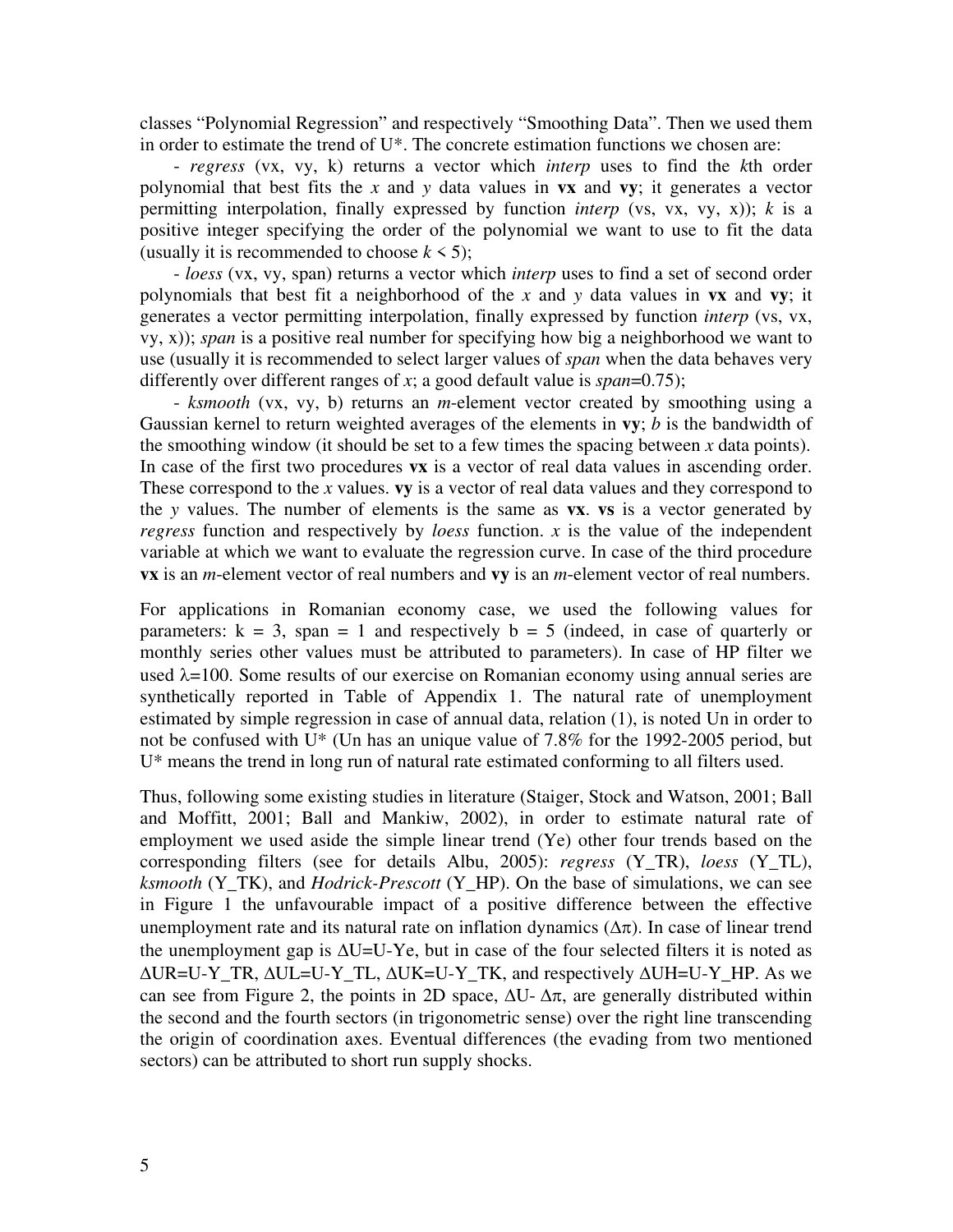Moreover, corresponding to the four filters, we computed the potential (or natural) level of GDP, the output gap, and respectively the correlation coefficient between it and inflation variation, as it is shown in Table of Appendix 2. The level of correlation coefficient between output gap and variance of inflation  $(\Delta \pi)$ , for the whole period 1992-2005, was positive (between +0.588 and +0.638). From Figure 3, we can see that in the first part of transition (before 1998) the inflation is accentuated procyclical relating to output gap (correlation coefficient between +0.669 in case of TL filter and +0.714 in case of HP filter). However, after 1998 it is countercyclical (correlation coefficient between -0.420 in case of HP filter and -0.836 in case of TR filter), that could mean a temporary favourable situation when a growth in output may be accompanied by a negative change in inflation. Indeed, after the accession to EU this favourable correlation will probably change, as is the standard situation in a consolidated market functioning economy. Related to the past evolution more explanation could be extracted in case of considering the dynamic process of real reforming and restructuring of the national economy: a prolonged and hesitant restructuring process of economy in first part of transition (before 1998); and a more determinate and accelerated process of it during last years.



**Figure 1.**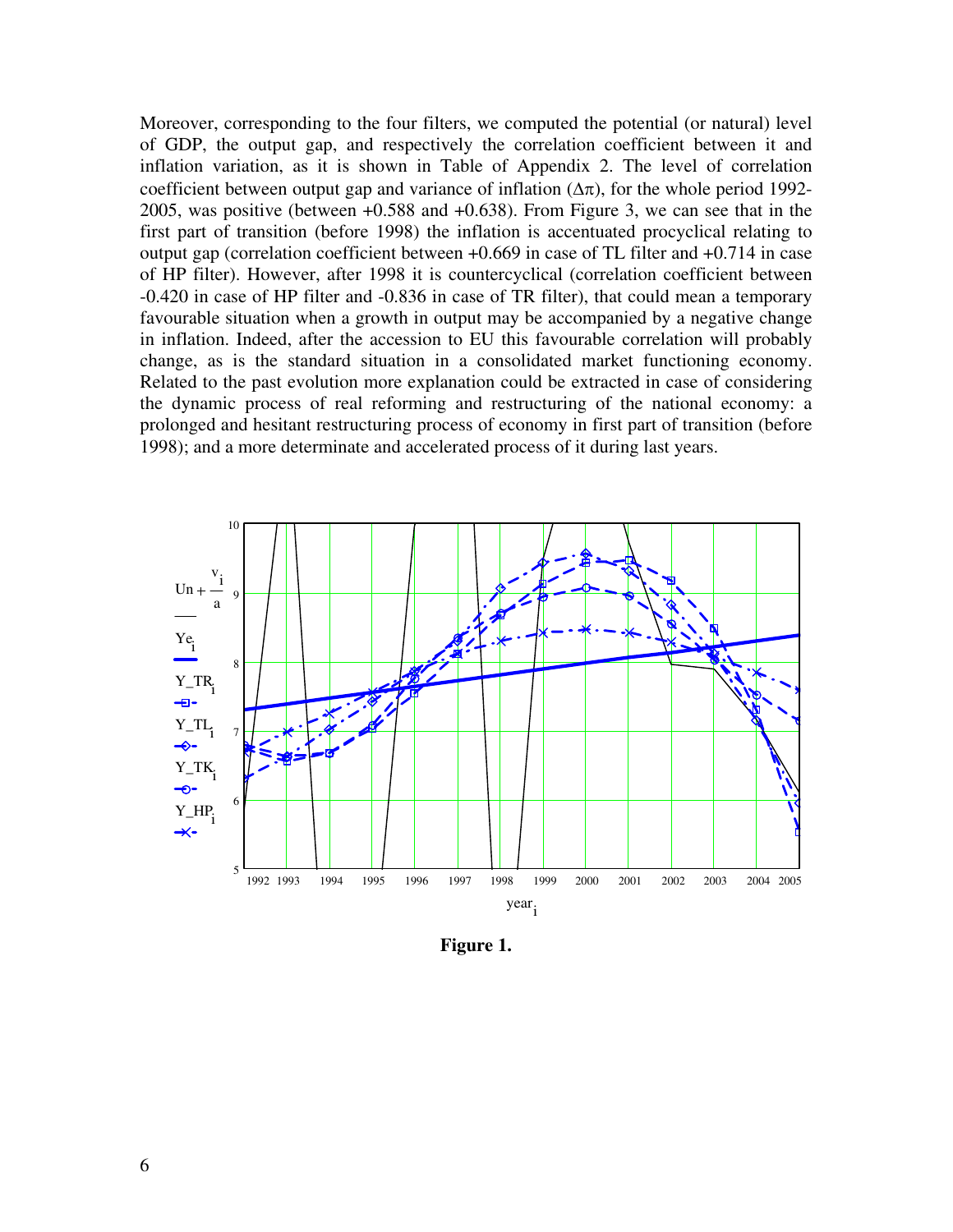

**Figure 2.** 



**Figure 3.**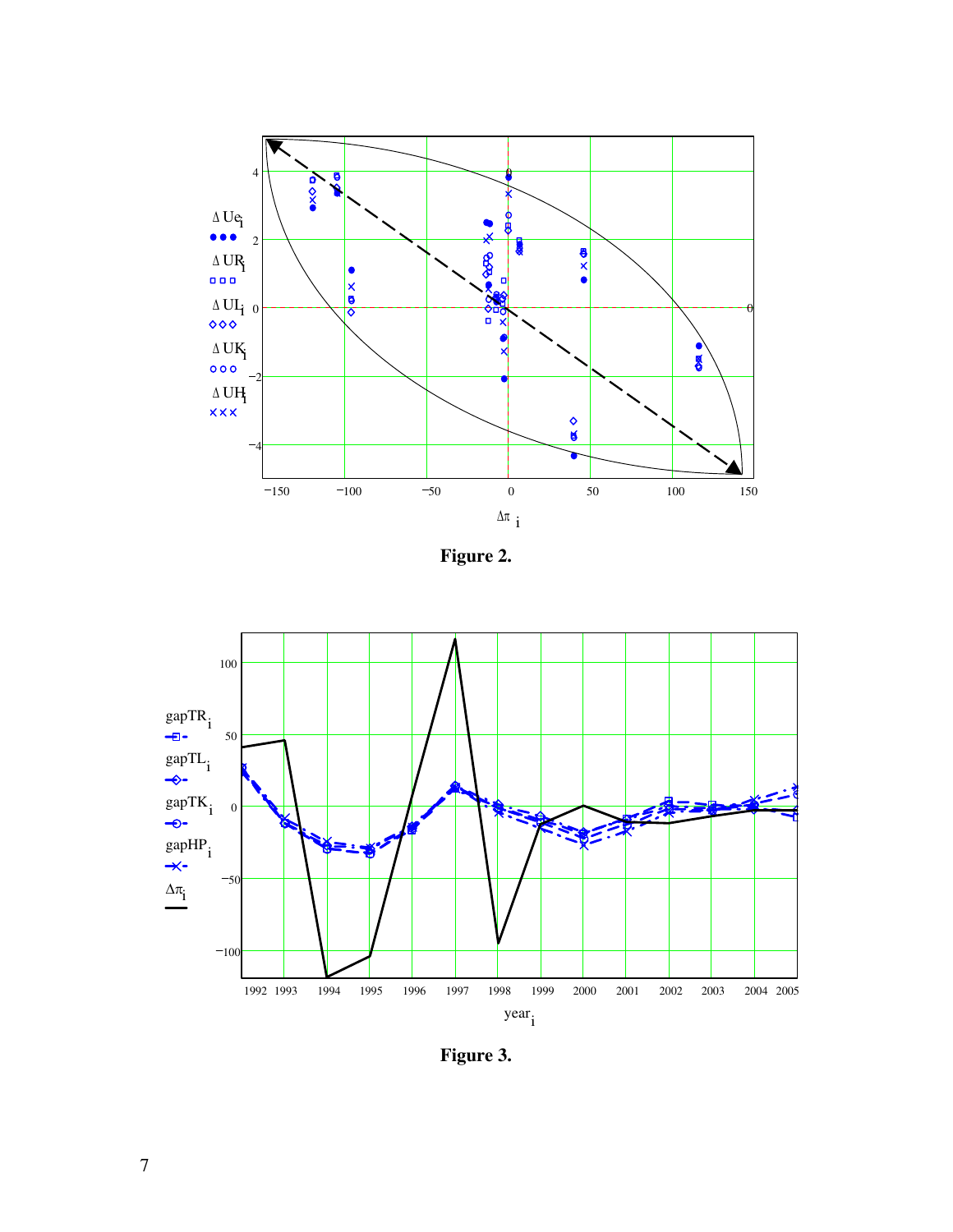#### **4. Estimation model of pure productivity**

In order to estimate pure productivity in case of Romanian economy, we conceived a particular model having as hypotheses the following two equations (the time subscript, i, being omitted):

$$
q = A La\alpha = A L\alpha \mu\alpha = qmax \mu\alpha
$$
 (3)  
s = s0 La (4)

where A is a constant; q and s are production (GDP) and respectively all costs implied by it (taking into account that the production function has an alone factor, respectively labour); La and L are employment and respectively labour force; qmax and s0 are production under the hypothesis of an integral utilization of labour force (La=L) and unitary cost (indeed including also salary) per person employed, La, respectively;  $\alpha$  is a positive and sub-unitary coefficient, which determinates how looks the trajectory curvature of production function of employment share, µ, in total labour force, L  $(\mu = La/L)$ .

Let consider for the moment that all variables are evaluated in real terms, therefore under the hypothesis of constant prices (of one year selected as base). The difference between q and s can be interpreted as being the profit or net accumulation, therefore the quantity that stimulates entrepreneurs to make future investments and to develop their affaires. It mainly depends on two factors: employment degree,  $\mu$ , and respectively coefficient  $\alpha$ . Since the evaluation of the employment share in total available labour force is not a problem, to estimate  $\alpha$  is an extremely difficult issue, as well as its economic interpretation. Usually economists accept the sub-unitary restriction, as it ensures the concavity of production function. The explanation is: as employment share growths, tending to value one, the average level of labour productivity tends to decrease (as well as the adapting possibilities of entrepreneurs to some permanent changing markets). In order to solve the problem of estimating the production function curvature, we took into account also the long-run price evolution. The hypothesis that we adopted, however very restrictive, is referring to the absence of some pertinent information on the future evolution of prices, as it is the case of an economic system functioning in high inflation (as the Romanian economy in transition period). The remained solution is to compute maximization of the future profit by reporting to actual level of unitary costs (although knowing that in reality this is not the case for the future period). It would be reasonable that even such decision (founded on a highly restrictive hypothesis, like that of basing the maximization of the future profit on maintaining unchanged the specific costs) could yield sweet fruit in the future, in any way larger than in case of no evaluation calculus. The real adjustment to be operated (indeed instantaneously conforming to the "new wave" theory of rational expectations) then when the pressures on cost (such as for instance the trade unions' pressures) will not confirm the effective pre-evaluation. The implicit hypothesis of this "backward dynamics" mode of interpretation is that the effective change of unemployment rate in current period from precedent period corresponds even to the solution of profit maximization under the hypothesis of maintaining unchanged cost between the two consecutive periods, but also to the modification of total price of production exactly at the value effectively registered. So,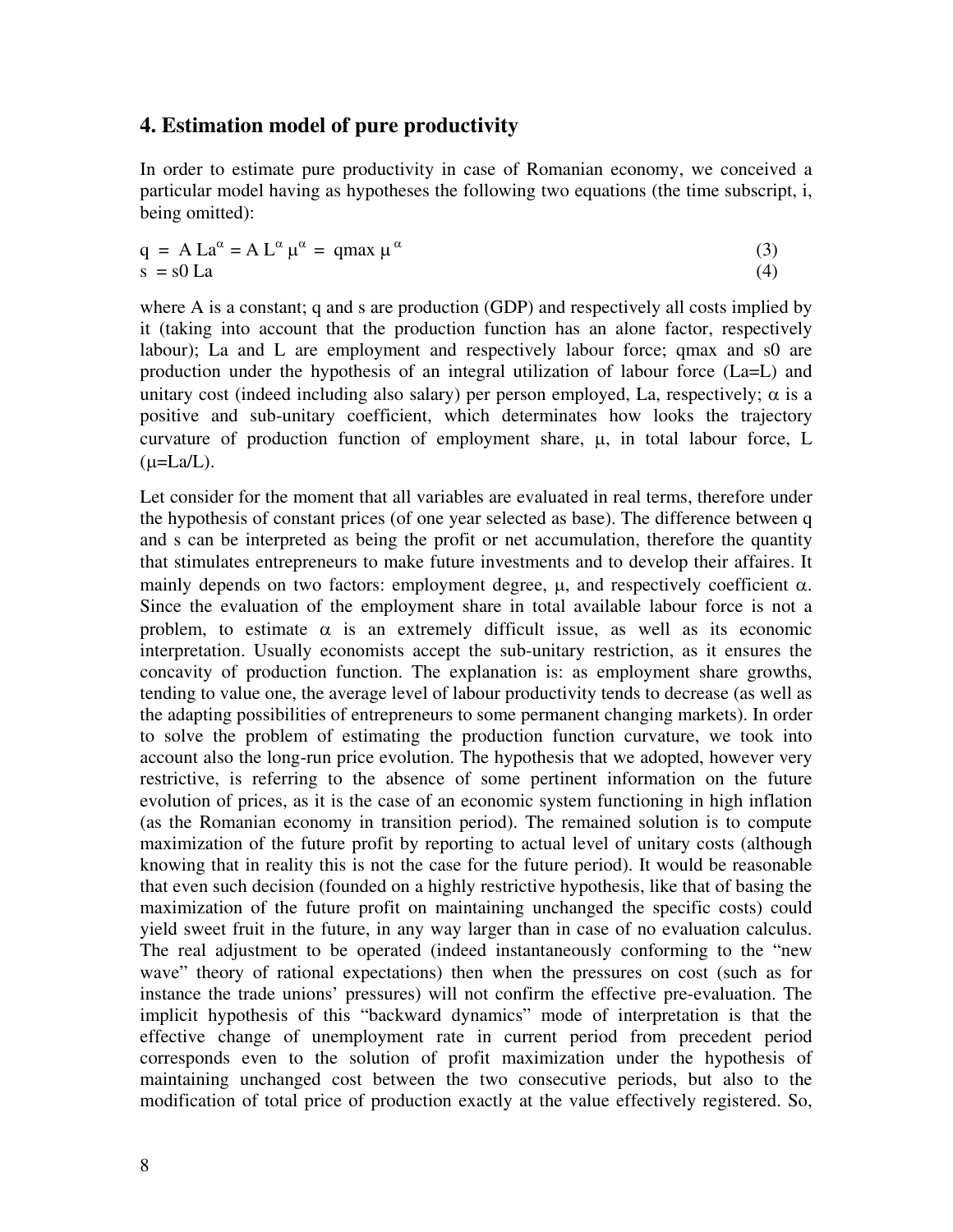the actual level of unemployment rate means even its optimal level, however computed previously on the base of total cost in precedent period together with the index of prices in current period. Since we accept this interpretation, the maximization function will be:

$$
Be(\mu) = Q - s = qp - s \tag{5}
$$

where Be is the anticipated profit (despite of knowing that the planed benefit will not be integrally obtained), Q is value of production in current prices, p. This function admits a maximum given by the solution of the following equation:

$$
p = (\mu^{1-\alpha})/\alpha \tag{6}
$$

The restriction imposed by this equation allowed us to estimate, only by using a special numeric procedure, the values of  $\alpha$  coefficient for the period 1990-2005. Moreover, the model permitted to estimate other synthetic indicators characterizing the evolution of Romanian economy in transition period, as follows: coefficient of using capacity (or the degree of using potential GDP, noted here as qmax),  $k=\mu^{\alpha}$ ; share of profit, b=1- $\mu^{1-\alpha}$ , etc.

In order to identify the type of relation between unemployment and productivity, we examined the estimated together data supplied by the above two sub-models (the model of natural rate of unemployment and respectively the "pure" productivity model). Many times the economists are using for the productivity growth an inverted scale to reflect better the two supposed inverse movements: the long-run unemployment trend and productivity growth trend. In case of our application, we maintained the original scales, but used a calibrating procedure to force the two trends to come in a closer region of their co-joint space. Figure 4 demonstrates a strong inverse correlation between the trend of natural rate and the growth rate of "pure" productivity (noted as y wL90).



**Figure 4.**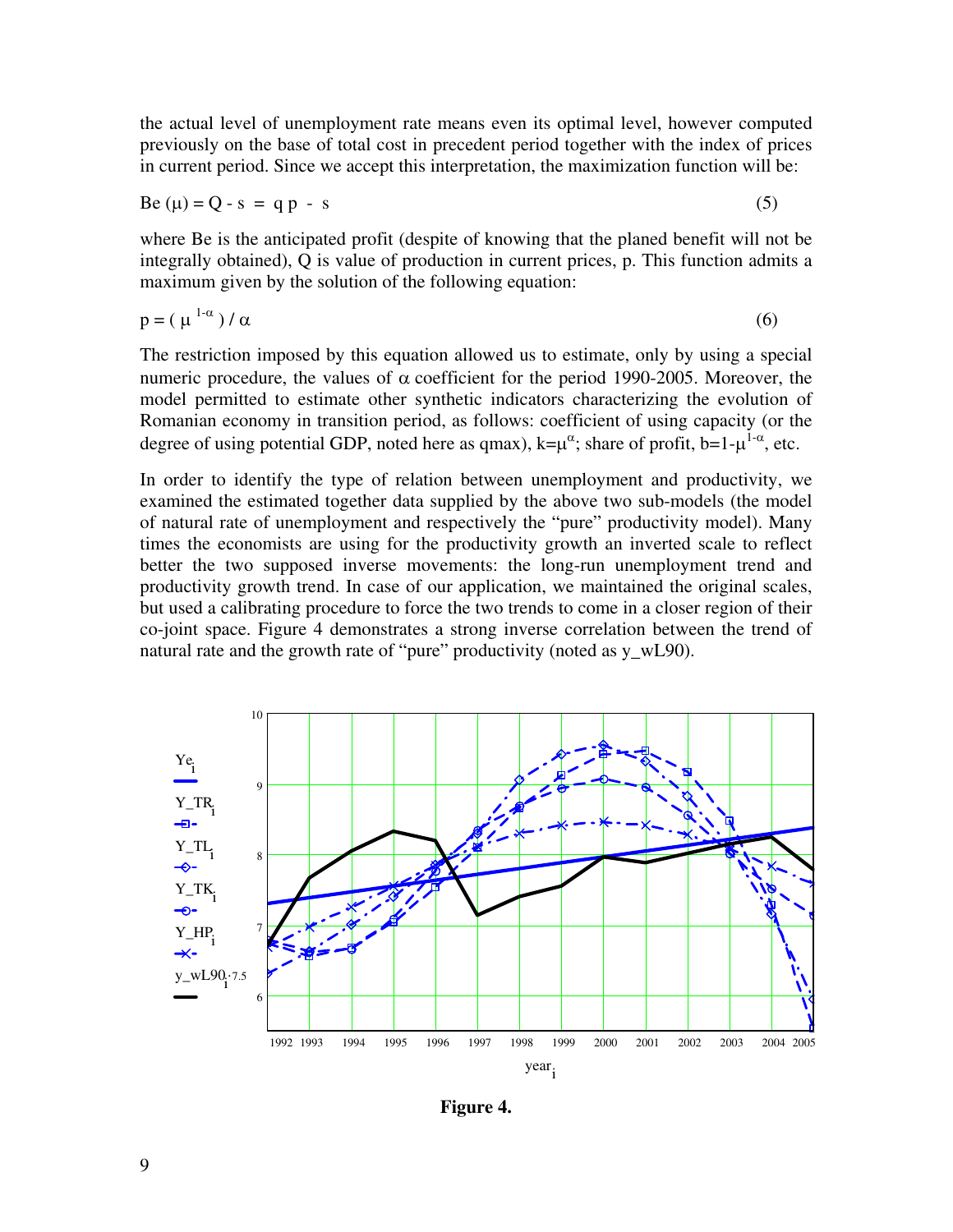#### **References:**

Albu, L.-L. (1997): *Strain and inflation-unemployment relationship in transitional economies: a theoretical and empirical investigation*, University of Leicester, Department of Economics, Centre for Economic Studies, Leicester, ACE-PHARE, December.

Albu, L.-L. (2001): "Evolution of Inflation-Unemployment Relationship in the Perspective of Romania's Accession to EU", *Romanian Journal of Economic Forecasting*, *3-4*, Bucharest, pp. 5-23.

Albu, L.-L. (2005): "Estimating natural unemployment in transitional economies (Case of Romania)", in *Adapted models to estimate potential GDP in the candidate countries,* GDN research project, Prague, June.

Ball, L. and Mankiw, G. (2002): "The NAIRU in Theory and Practice", *NBER Working Paper Series, 8940*, National Bureau of Economic Research, Cambridge.

Ball, L. and Moffitt, R. (2001): "Productivity Growth and the Phillips Curve", in A. B. Krueger and R. Solow (eds.) *The Roaring Nineties: Can Full Employment Be Sustained?*, New York: The Russell Sage Foundation and The Century Foundation Press.

Daianu, D. and Albu, L.-L. (1996): *Strain and the Inflation-Unemployment Relationship: A Conceptual and Empirical Investigation*. Econometric Inference into the Macroeconomic Dynamics East European Economies, University of Leicester, UK. Research Memorandum, No. 96/15.

Hodrick, R. and Prescott, E. (1997): "Postwar U.S. Business Cycles: An Empirical Investigation", *Journal of Money, Credit, and Banking*, *29*, pp. 1-16.

Staiger, D., Stock, J.H., and Watson, M.W. (2001): "Prices, Wages, and the U.S. NAIRU in the 1990s", in A. B. Krueger and R. Solow (eds.) *The Roaring Nineties: Can Full Employment Be Sustained?*, New York: The Russell Sage Foundation and The Century Foundation Press.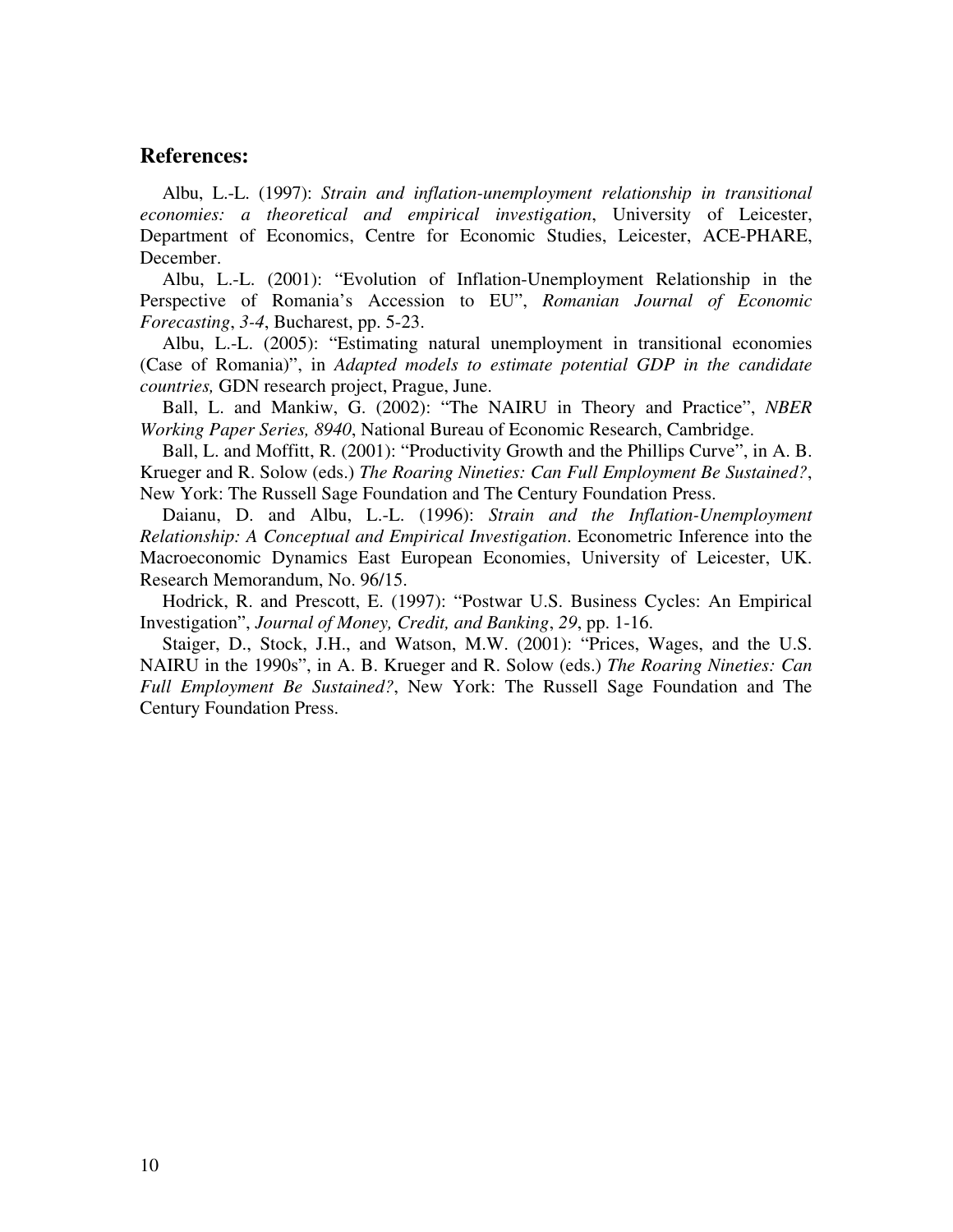## **Appendix 1**

|               | U                  |              | <b>Estimation Function</b> |                              |               |              |  |
|---------------|--------------------|--------------|----------------------------|------------------------------|---------------|--------------|--|
| Year          | $(1$ Jan. of year) | $Un + (v/a)$ | $Y_T R_i^{1)}$             | $Y_{I}$ $TL_i$ <sup>2)</sup> | $Y_TK_i^{3)}$ | $Y_HP_i^{4}$ |  |
| 1992          | 3.0                | 5.8          | 6.7                        | 6.3                          | 6.8           | 6.7          |  |
| 1993          | 8.2                | 11.4         | 6.6                        | 6.6                          | 6.6           | 7.0          |  |
| 1994          | 10.4               | 2.0          | 6.7                        | 7.0                          | 6.7           | 7.2          |  |
| 1995          | 10.9               | 3.6          | 7.0                        | 7.4                          | 7.1           | 7.5          |  |
| 1996          | 9.5                | 10.0         | 7.5                        | 7.9                          | 7.8           | 7.9          |  |
| 1997          | 6.6                | 14.7         | 8.1                        | 8.3                          | 8.3           | 8.1          |  |
| 1998          | 8.9                | 2.2          | 8.7                        | 9.1                          | 8.7           | 8.3          |  |
| 1999          | 10.4               | 9.5          | 9.1                        | 9.4                          | 8.9           | 8.4          |  |
| 2000          | 11.8               | 11.8         | 9.4                        | 9.6                          | 9.1           | 8.5          |  |
| 2001          | 10.5               | 9.7          | 9.5                        | 9.3                          | 9.0           | 8.4          |  |
| 2002          | 8.8                | 8.0          | 9.2                        | 8.8                          | 8.6           | 8.3          |  |
| 2003          | 8.4                | 7.9          | 8.5                        | 8.1                          | 8.0           | 8.1          |  |
| 2004          | 7.4                | 7.2          | 7.3                        | 7.1                          | 7.5           | 7.8          |  |
| 2005          | 6.3                | 6.1          | 5.5                        | 5.9                          | 7.1           | 7.6          |  |
| $U^*$ minim   |                    |              | 5.5                        | 5.9                          | 6.6           | 6.7          |  |
| $U^*$ maxim   |                    |              | 9.5                        | 9.6                          | 9.1           | 8.5          |  |
| $U^*$ average |                    |              | 7.8                        | 7.9                          | 7.9           | 7.8          |  |

**Estimated long run trend of NAIRU (in %)** 

<sup>1)</sup> Y\_TR<sub>i</sub> = *interp* (RY, t, Y, t<sub>i</sub>), where RY = *regress* (t, Y, 3), Y = U + ( $\Delta \pi$  / a)

<sup>2)</sup>  $Y_T L_i =$  *interp* (LY, t, Y, t<sub>i</sub>), where LY = *loess* (t, Y, 1), Y = U + ( $\Delta \pi / a$ )

<sup>3)</sup> Y\_TK<sub>i</sub> = *ksmooth* (t, Y, 5), Y = U + ( $\Delta \pi$  / a)

<sup>4)</sup> Y\_HP<sub>i</sub> = Hodrick-Prescott filter ( $\lambda$  = 100)